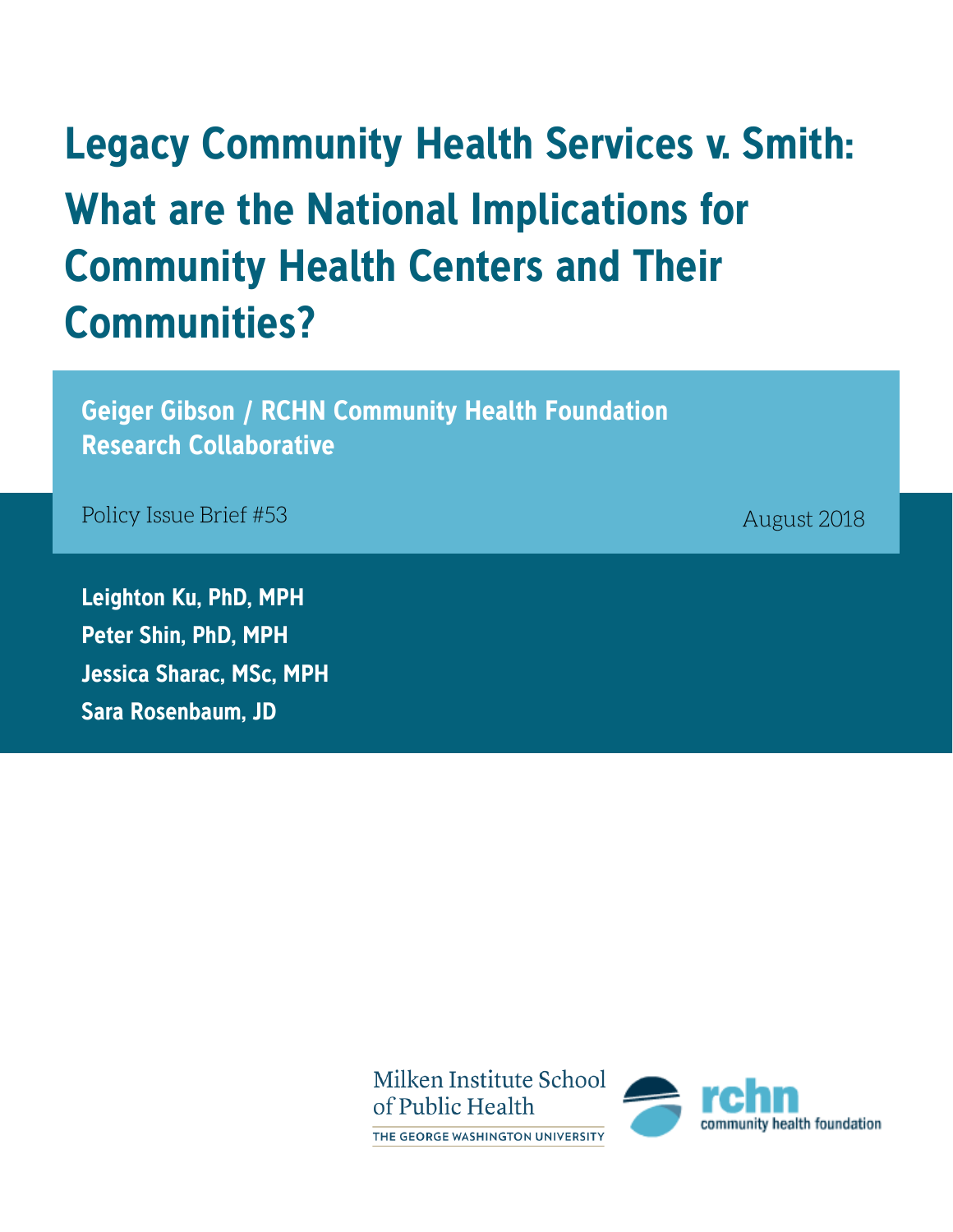#### **About the Geiger Gibson / RCHN Community Health Foundation Research Collaborative**

The Geiger Gibson Program in Community Health Policy, established in 2003 and named after human rights and health center pioneers Drs. H. Jack Geiger and Count Gibson, is part of the Milken Institute School of Public Health at the George Washington University. It focuses on the history and contributions of health centers and the major policy issues that affect health centers, their communities, and the patients that they serve.

The RCHN Community Health Foundation is a not-for-profit foundation established to support community health centers through strategic investment, outreach, education, and cutting-edge health policy research. The only foundation in the U.S. dedicated solely to community health centers, RCHN CHF builds on a longstanding commitment to providing accessible, high-quality, community-based healthcare services for underserved and medically vulnerable populations. The Foundation's gift to the Geiger Gibson program supports health center research and scholarship.

Additional information about the Research Collaborative can be found online at https://publichealth.gwu.edu/projects/geiger-gibson-program-community-health-policy or at www.rchnfoundation.org.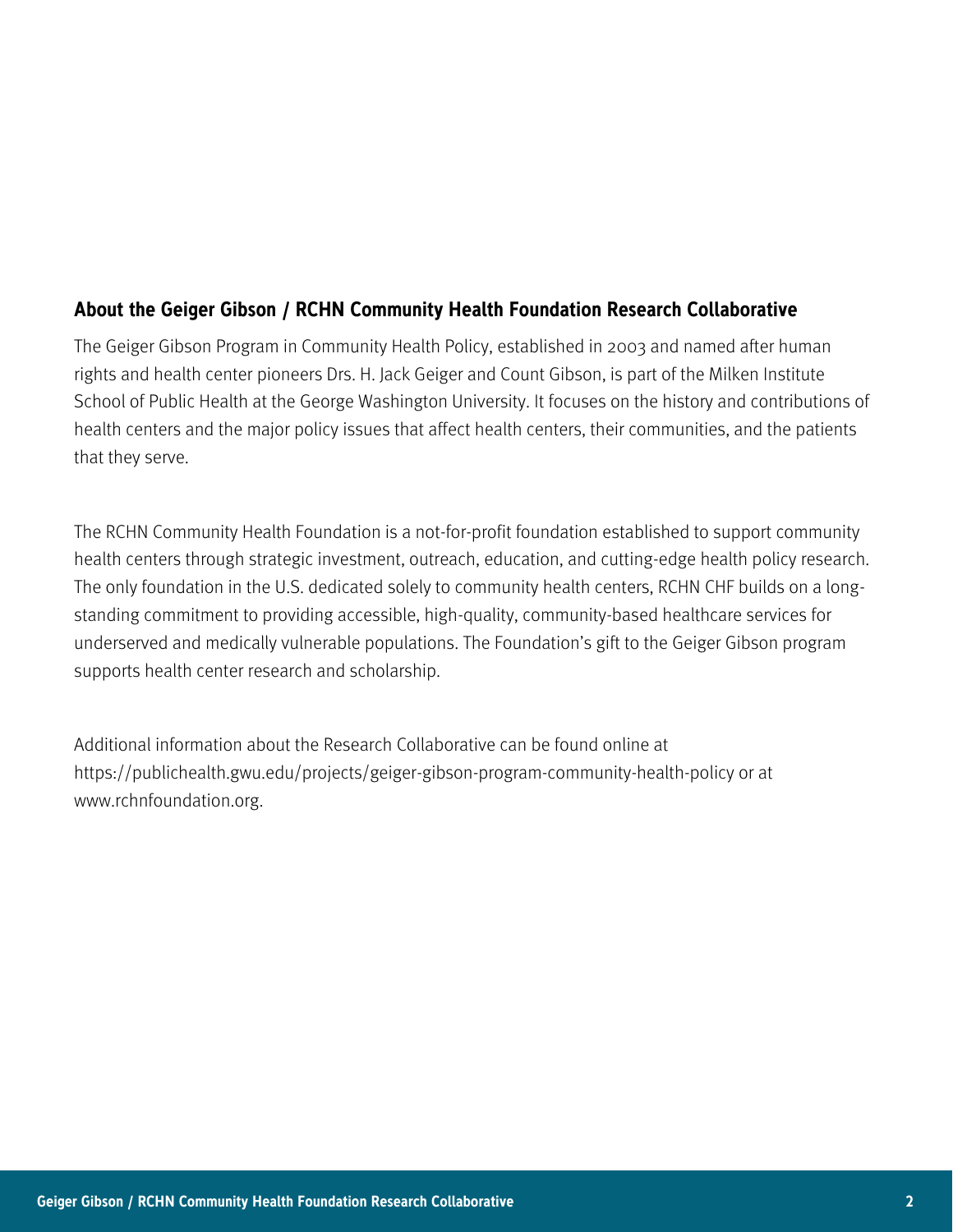#### **Executive Summary**

In a recent decision, the United States Court of Appeals for the Fifth Circuit in *Legacy Community* Health Services v. Smith held that state Medicaid programs may refuse to pay community health centers for the non-emergency, out-of-network care they furnish to Medicaid managed care enrollees. This issue brief discusses the national implications of this ruling and estimates the economic impact on community health centers, their staff, and their patients nationally if the decision stands. Our estimate of potential losses suggest that community health centers nationwide could lose between \$1.0 and \$2.0 billion in revenue annually, an amount that translates into between 4.3 percent and 8.6 percent of total community health center revenue. Losses of this magnitude translate into the loss of as many as 8,900 to 17,800 community health center jobs and would reduce the number of patients served by as many as 1.1 million to 2.2 million per year.

## **Introduction**

In Legacy Community Health Services v. Smith, 881 F.3d 358 (5th Cir., 2018), the United States Court of Appeals for the Fifth Circuit ruled that despite Medicaid's federally qualified health center (FQHC) payment rules, a state Medicaid program may refuse to pay community health centers for the non-emergency, out-of-network care they furnish to enrollees of managed care plans. The ruling applies to all entities treated as federally qualified health centers under Medicaid, both those that receive federal health center grant funding under § 330 of the Public Health Service Act and "look-alike" FQHCs that meet § 330 requirements but may be funded for the indigent care they furnish through state and local funding rather than federal grants.

The Legacy decision carries important implications for the financial stability of community health centers in states that rely extensively on managed care, because the decision effectively penalizes community health centers for fulfilling their most fundamental  $\S$  330 obligation – to serve all community residents regardless of their insurance status or status as Medicaid managed care enrollees. Furthermore, the Legacy decision creates a major incentive for states and managed care plans to refuse to extend in-network status to community health centers, thereby pushing onto federal grant funds (or funds provided by state and local

governments) potentially millions of dollars in care costs attributable to Medicaid, essentially making Medicaid a "free-rider" on grant funds intended for indigent health care.

Furthermore, the decision not only creates large financial risks for community health centers and the uninsured patients they serve, but also upends the careful relationship – spelled out in the Medicaid statute itself – that Congress created in order to balance health centers' obligations to serve the entire community under § 330 on the one hand, and state flexibility to adopt market-based solutions for delivering and paying for health care on the other. The ruling violates Medicaid's FQHC coverage and payment rules – rules Congress preserved and maintained as part of its 1997 state flexibility amendments under the Balanced Budget Act (BBA). Indeed, the decision runs counter to other key rulings by other federal courts of appeal. The decision also runs counter to federal policy positions taken by the Centers for Medicare and Medicaid Services (CMS) regarding the obligation of state Medicaid programs to pay for all medically necessary health care furnished by FQHCs and covered under states' Medicaid plans, regardless of whether such care is furnished innetwork or on an out-of-network basis.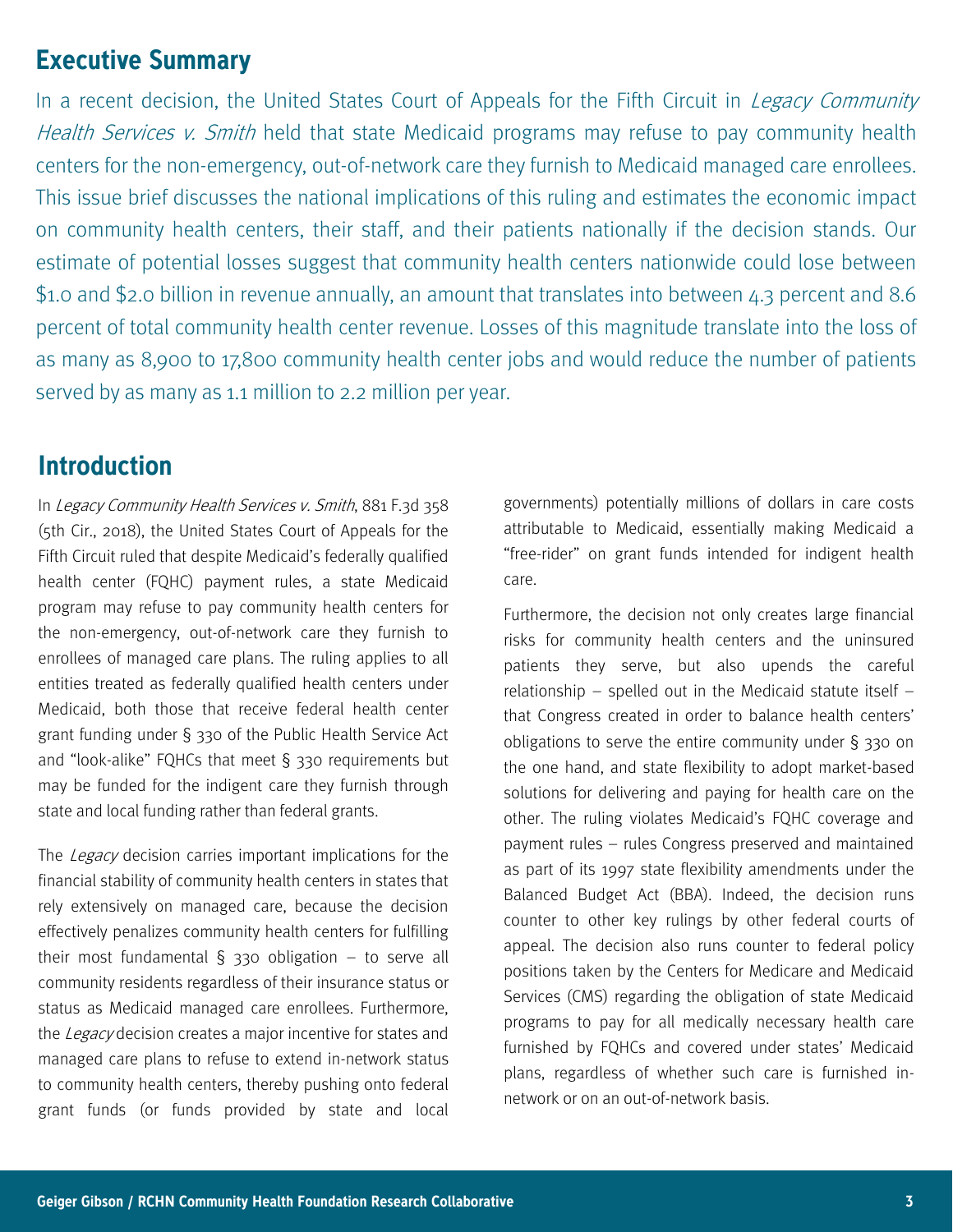For these reasons, lawyers representing Legacy Community Health Services have petitioned the United States Supreme Court to review the 5th Circuit ruling, $1$  and faculty of the Geiger Gibson Program in Community Health Policy at the George Washington University's Milken Institute School of Public Health have filed an amicus brief in support of this request for Supreme Court review.<sup>2</sup> The amicus brief explains the legal issues in more depth; this policy brief provides an overview of the background and describes the potential impact.

In this policy brief, the Geiger Gibson/RCHN Community Health Foundation Research Collaborative presents the results of an analysis, designed to accompany the amicus brief, regarding the potential impact of Legacy on community health centers across the nation. If the decision is permitted to stand, community health centers, patients, and medically underserved communities could feel the repercussions, which could be particularly severe for those health centers operating in states with high managed care penetration rates.

It is difficult to predict the nationwide impact of a policy such as this with precision, because it depends on variables such as any particular state's participation in Medicaid managed care, how managed care plans interact with particular community health centers in terms of the contracts they offer, the relative accessibility of in-network care for enrollees and the sufficiency of plans' provider networks, the degree to which health centers have many longstanding patients who will continue to seek care from them regardless of their network status, and the possibility of not only total exclusion but of exclusion for all but selected services. Since community health centers cannot turn away the patients in their service areas and must accept them all into care regardless of their ability to pay or their managed care plan enrollment status, we assume that

the impact of the Texas policy, if extended to other states, will be a constant issue and is one that may be likely to grow as states and plans realize that free-riding is possible simply by refusing to make a community health center in the plan's service area in-network.

#### **Background**

In 2016, 1,367 community health centers furnished care to nearly 25.9 million patients in approximately 10,400 urban and rural community locations.<sup>3</sup> Community health centers are active participants in Medicaid managed care; in 2016, 58 percent of all community health centers reported Medicaid managed care participation,<sup>4</sup> reporting nearly 93.4 million managed care member months that year.<sup>5</sup>

Although they participate in all federal insurance programs, community health centers must abide by special Public Health Service Act requirements aimed at ensuring universal access to care, regardless of ability to pay. By law, community health centers must serve all patients regardless of insurance status; this means that they may not deny care to those who are enrolled in a Medicaid plan whose provider network they may not be part of.

In any given year, community health centers operating in states that rely on managed care plans using provider networks can be expected to serve many out-of-network patients. In states that use managed care, community health centers are active participants. However, they do not all necessarily participate in all managed care plans, with the net result that they may be out-of-network for some plans. But even if a Medicaid managed care plan limits the providers available to its members, those members may still seek care from community health centers in their communities – without regard to whether they are in a network — for many reasons. They may experience access barriers within the networks contracted by their own

<sup>1</sup>The petition for writ of certiorari can be accessed at <https://publichealth.gwu.edu/sites/default/files/downloads/GGRCHN/Legacy%20Petition%20AS%20FILED.pdf>

<sup>&</sup>lt;sup>2</sup> The amicus brief can be accessed at [https://publichealth.gwu.edu/sites/default/files/downloads/GGRCHN/Legacy%20Community%20Health%20Services%20v%20Smith%](https://publichealth.gwu.edu/sites/default/files/downloads/GGRCHN/Legacy%20Community%20Health%20Services%20v%20Smith%20Amicus%20Brief.pdf) [20Amicus%20Brief.pdf](https://publichealth.gwu.edu/sites/default/files/downloads/GGRCHN/Legacy%20Community%20Health%20Services%20v%20Smith%20Amicus%20Brief.pdf)

<sup>&</sup>lt;sup>3</sup> Bureau of Primary Health Care. (2017). 2016 National Health Center Data: National Data. Health Resources and Services Administration. [https://bphc.hrsa.gov/uds/](https://bphc.hrsa.gov/uds/datacenter.aspx?q=tall&year=2016&state) [datacenter.aspx?q=tall&year=2016&state=;](https://bphc.hrsa.gov/uds/datacenter.aspx?q=tall&year=2016&state) 2016 Uniform Data System (UDS) data

<sup>&</sup>lt;sup>4</sup> Based on health centers who reported any Medicaid managed care member months.

<sup>5</sup>Bureau of Primary Health Care. (2017). 2016 National Health Center Data: National Data. (Table 4). Health Resources and Services Administration. [https://bphc.hrsa.gov/uds/](https://bphc.hrsa.gov/uds/datacenter.aspx?q=tall&year=2016&state=PR) [datacenter.aspx?q=tall&year=2016&state](https://bphc.hrsa.gov/uds/datacenter.aspx?q=tall&year=2016&state=PR)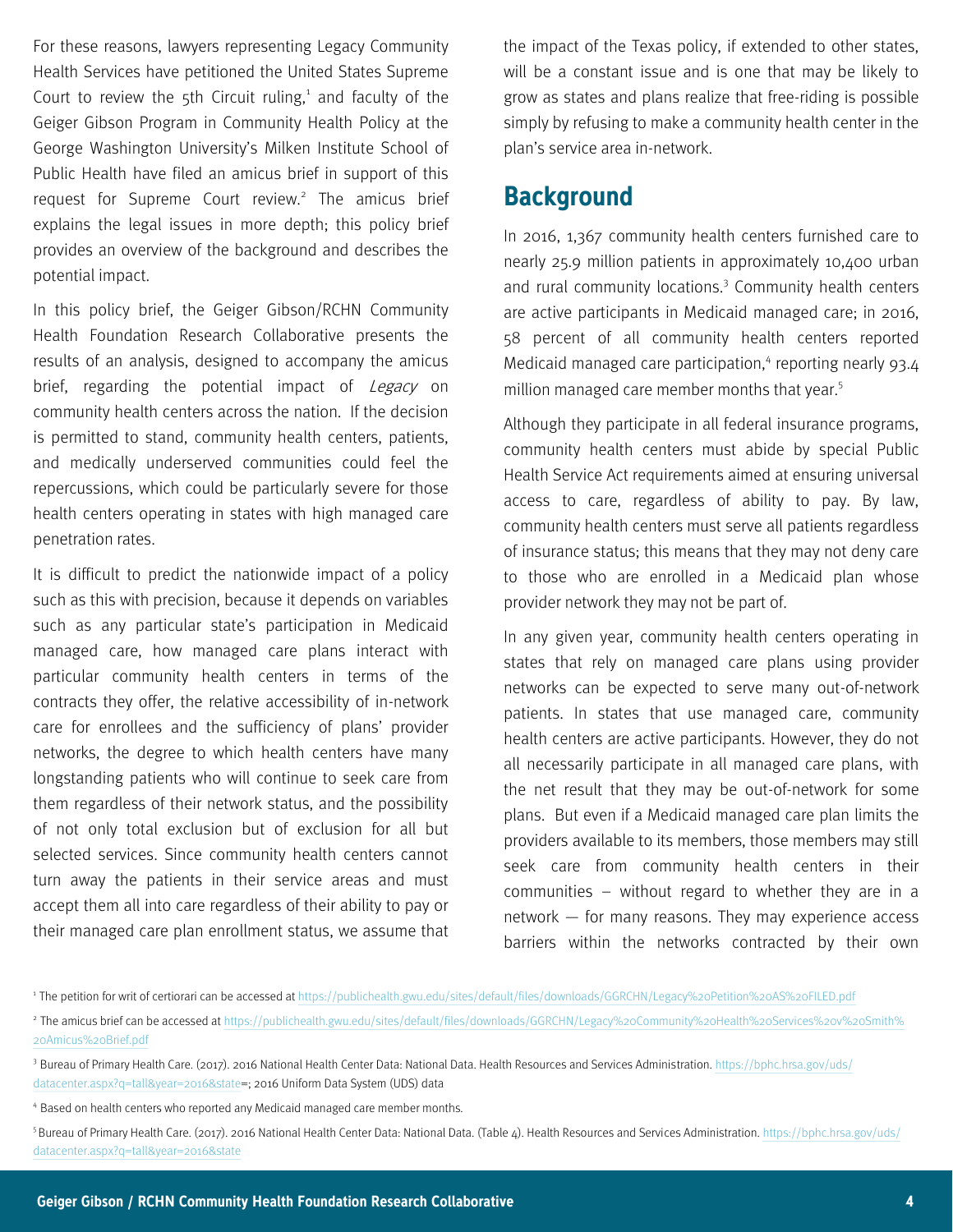managed care plans; they have come to rely on the community health center for special needs in managing chronic illness; the local health center may maintain hours that work for them or may be close to where they live; or they are perhaps new to Medicaid managed care and unfamiliar with the distinction between in-network and outof-network care.

Recognizing that the growth of managed care could affect community health centers obligated to provide care to all and increasingly exposed to the possibility of non-payment for out-of-network care, Congress sought to balance two imperatives when it expanded states' managed care options in 1997. $6$  Under the 1997 law, states have the flexibility to establish mandatory Medicaid managed care systems for most beneficiaries; the law also incentivizes community health center participation by ensuring that plans pay them no less than competitive rates when they become network providers.

But in order to avoid results that would leave health centers unpaid for the Medicaid-covered services they furnish  $-$  a guarantee established under federal law in 1989 – Congress also required that states pay community health centers for all covered services furnished to Medicaid beneficiaries, in accordance with the FQHC payment rate. This requirement was preserved in 1997, when Congress expanded state flexibility to adopt Medicaid managed care as a state option. While the FQHC payment methodology underwent modification in 2000, the basic principle – that states must pay for covered services furnished by entities designated as community health centers at the FQHC payment rate – remains enshrined in law, and the statute's FQHC coverage and payment rules draw no distinction between in-network or out-of-network care.

For decades this compromise has worked. In communities in which Medicaid managed care is a key feature of the Medicaid program, community health centers participate extensively. Indeed, community health centers' participation

is crucial to managed care success because of the degree of reliance states and plans place on community health centers as a leading source of primary health care for Medicaid beneficiaries. At the same time, regardless of whether their Medicaid patients are in- or out-of-network, community health centers continue to be paid for the covered services they furnish, thereby preserving grant funds for care of the uninsured. This carefully-wrought policy compromise ensures that community health centers can preserve their relatively modest grants (including federal grants under Section 330 of the Public Health Service Act) for care furnished to uninsured populations as well as for key primary health services that many state Medicaid plans may not cover for working age adults or the elderly, such as dental, substance abuse, vision, and enabling services for working-age adults.

The *Legacy* case upends this special set of relationships among state Medicaid agencies, community health centers, and managed care organizations. Although the decision focuses on the financial relationship between one FQHC and one Medicaid managed care organization, if applied more broadly, Legacy could create a powerful incentive for freeriding – that is, excluding of community health centers as contracted network providers and rejecting claims for all but emergency care furnished out of network. States in turn, as Texas has done, could then refuse to pay for non-emergency out-of-network care – not only the special payment supplement required under the FQHC payment methodology but also the basic payment as well. As non-emergency outof-network care volume grows, community health center uncompensated care volume would increase, thereby shifting costs to grants intended for care of the uninsured. Because these grants, while vital, also are limited (accounting for less than 20 percent of total community health center revenue in 2016),<sup>7</sup> this cost shift ultimately would be expected to lead to widespread reductions in services, staffing, and ultimately, patient care capacity.

 $6$ Balanced Budget Act of 1997, Pub. L. 105-33, 111 Stat. 251 (105th Cong. 1st sess.)

<sup>7</sup> Rosenbaum, S., Tolbert, J., Sharac, J., Shin, P., Gunsalus, R. & Zur, J. (2018). Community Health Centers: Growing Importance in a Changing Health Care System. Kaiser Family Foundation. <https://www.kff.org/medicaid/issue-brief/community-health-centers-growing-importance-in-a-changing-health-care-system/>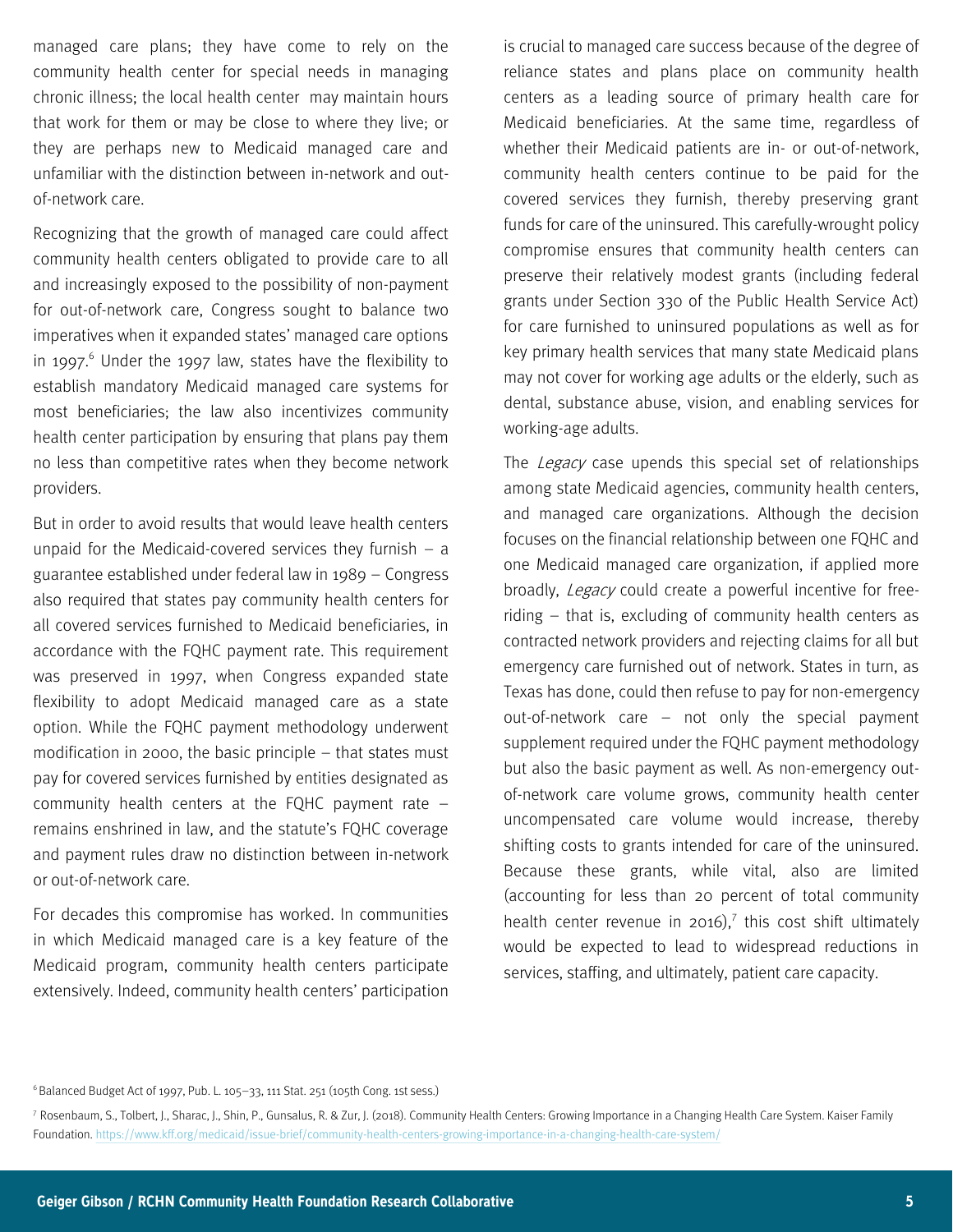# **Potential National Impact of the Texas Policies**

In Legacy, the Texas Children's Health Plan (TCHP) excluded the community health center from its provider network. Legacy Community Health Services is a particularly notable provider of children's mental health care, a service very difficult to secure for Medicaid children, and one that, compared to primary health care generally, can be relatively costly because of its time and intensity. The plan paid only 3,000 of the 6,000 claims that Legacy submitted for the various types of out-of-network care it furnished, labeling the paid claims as "emergency" care.<sup>8</sup> The plan rejected the remaining 3,000 claims as being both out-of-network and non-emergency. The state of Texas then refused to pay these denied claims – both the plan's share and its supplemental share under the FQHC Medicaid payment methodology. (Subsequently, TCHP agreed to restore Legacy's network status for children's behavioral services, but not for the other primary care services Legacy furnishes).

It is difficult to predict the impact of the exclusion of payment to community health centers for out-of-network non-emergency care. As noted, these effects could be expected to vary from state to state and from health center to health center. Some Medicaid programs use managed care systems extensively, while others use little managed care. The eventual impact would also depend on subsequent interpretations and policy decisions made by CMS, states, and Medicaid managed care plans, such as what constitutes an "emergency" for FQHC payment purposes. However, there should be no doubt that the policy would create a strong financial incentive for managed care plans to exclude some or all community health centers from their provider networks and to reject out-of-network claims. This radical shift in policy away from what was intended under the 1997 amendments would also create an incentive for states and plans to deny payment for care; the plan would have made a determination that the visit was an unnecessary emergency care claim and would deny it,

thereby eliminating the state's obligation to pay either the basic claim or the supplement owed. In other words, although community health centers participate extensively in managed care plans and bring great value to managed care systems, both plans and states would have a financial incentive to push care costs onto community health centers and their grant funding.

In **Exhibit 1**, we use 2016 data (the most recent year available) from the Uniform Data System,<sup>9</sup> the federal reporting system for community health centers administered by the Health Resources and Services Administration, to estimate the range of potential impacts of the broad application of such a policy at the national level. The top portion of the panel shows actual 2016 total community health center revenue for the nation, including Medicaid revenue and revenue from Medicaid managed care.

The lower portion of the exhibit illustrates the range of potential impacts, recognizing the inherent uncertainty of any prediction. If all Medicaid managed care organizations and states behaved in a fashion similar to Legacy, TCHP, and the state of Texas, community health centers would lose about 50 percent of all Medicaid managed care revenue. To be more conservative. Exhibit 1 illustrates the potential impacts if losses ranged from one-third (at the higher level) to one-sixth (at a lower level) of 2016 Medicaid managed care revenue. Under either scenario, we assume that community health centers would still be included in some managed care networks and some states would continue to provide supplemental payments, but that Medicaid revenue would decline overall because there would be a strong incentive for some managed care plans or states to reduce payments to community health centers.

If community health centers lose one-third of all Medicaid managed care revenue, this would equate to \$2.0 billion in lost revenue, or 8.6 percent of total community health center revenue nationally in 2016. Under this scenario, 2.2 million patients would lose care nationally, including almost 700,000 children and 1.5 million adults. As seen in the

<sup>9</sup>The Uniform Data System data are available at [https://bphc.hrsa.gov/uds/datacenter.aspx.](https://bphc.hrsa.gov/uds/datacenter.aspx) 

<sup>&</sup>lt;sup>8</sup> Since community health centers provide primary care services and not emergency-department-level care, the plan may have identified certain services as meeting a level of urgency for which it was willing to pay. In a strict definition of emergency care, such as that used under the Emergency Medical Treatment and Labor Act, a health center would rarely, if ever, be paid for emergency care.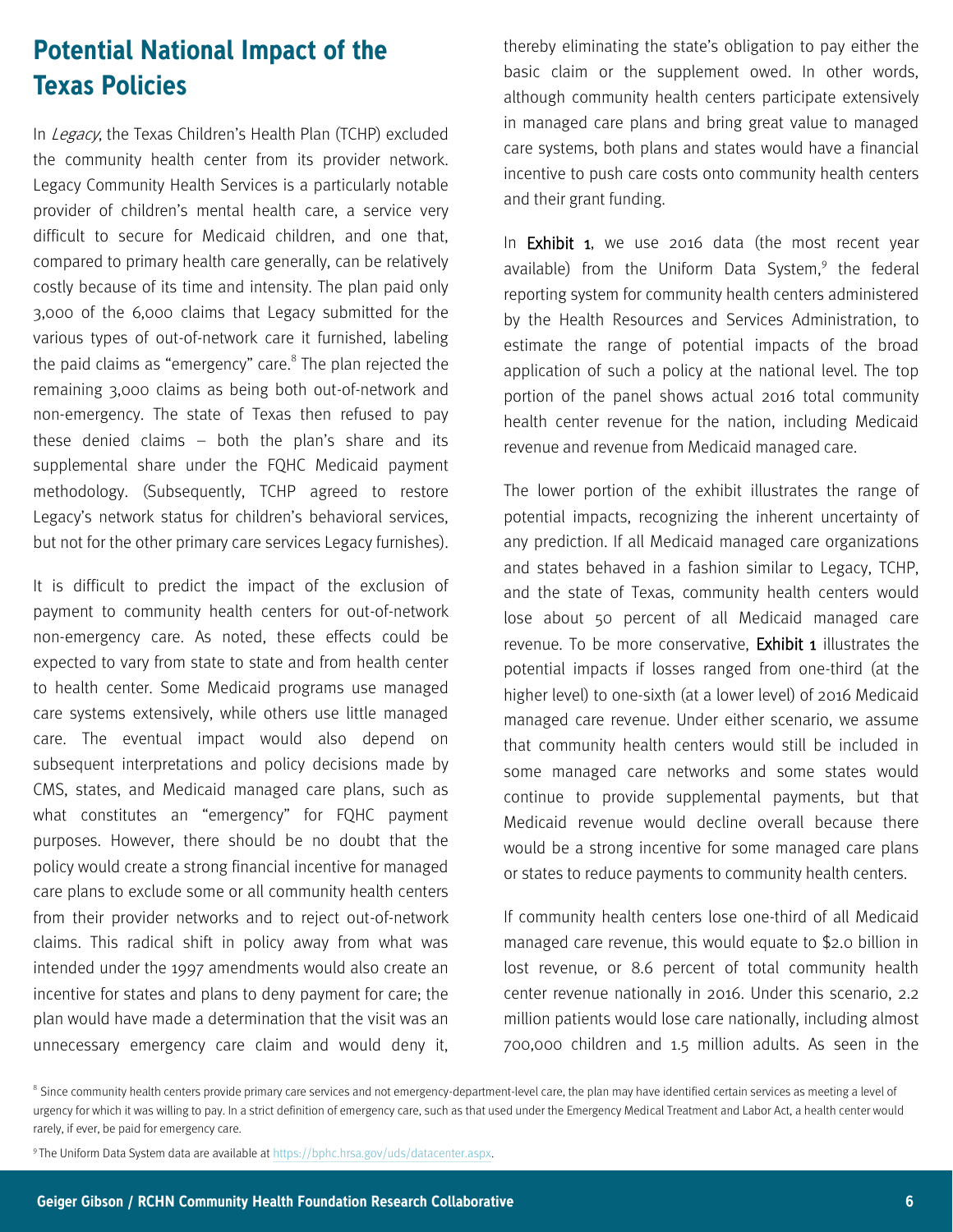#### Exhibit 1. Potential Revenue Losses and Other Effects if the Texas Policy Applies Nationally

| <b>Actual Revenue in 2016</b>                                         | <b>National</b>  |
|-----------------------------------------------------------------------|------------------|
| Total Community Health Center Revenue                                 | \$23,753,000,000 |
| Total Medicaid Revenue                                                | \$10,289,000,000 |
| Total Medicaid Managed Care Revenue (Payment Plus Sup-<br>plementals) | \$6,108,000,000  |

#### Potential Losses If Policy Is Applied Nationally

|                                                       | <b>Assumed Medicaid Managed Care Revenue Lost</b> |                 |
|-------------------------------------------------------|---------------------------------------------------|-----------------|
|                                                       | <b>33% Lost</b>                                   | <b>17% Lost</b> |
| <b>Revenue Lost</b>                                   | \$2,034,000,000                                   | \$1,017,000,000 |
| % of Medicaid Revenue Lost                            | 19.8%                                             | 9.9%            |
| % of Total Revenue Lost                               | 8.6%                                              | 4.3%            |
| Potential Numbers of Patients Who Could Not Be Served |                                                   |                 |
| <b>Total Patients</b>                                 | 2,214,000                                         | 1,107,000       |
| Children, 0-17                                        | 686,000                                           | 343,000         |
| Adults, 18 or Older                                   | 1,529,000                                         | 764,500         |
| Medicaid Patients                                     | 1,089,000                                         | 544,500         |
| Medicare Patients                                     | 204,000                                           | 102,000         |
| <b>Uninsured Patients</b>                             | 519,000                                           | 259,500         |
| Patients Below Poverty Line                           | 1,120,000                                         | 560,000         |
| African American Patients                             | 431,000                                           | 215,500         |
| Hispanic Patients                                     | 570,000                                           | 285,000         |
| Other Race/Ethnicity Patients                         | 1,213,000                                         | 606,500         |
| Potential Reduction in Patient Visits                 | 8,916,000                                         | 4,458,000       |
| <b>Potential Reduction in Staffing</b>                |                                                   |                 |
| Total Community Health Center Staff                   | 17,780                                            | 8,890           |
| Medical Staff                                         | 6,200                                             | 3,100           |
| Mental Health/Substance Abuse Staff                   | 890                                               | 440             |
| Dental Staff                                          | 1,380                                             | 690             |

Source: Health Resources and Services Administration, Uniform Data System for 2016. Sums may not total due to rounding.